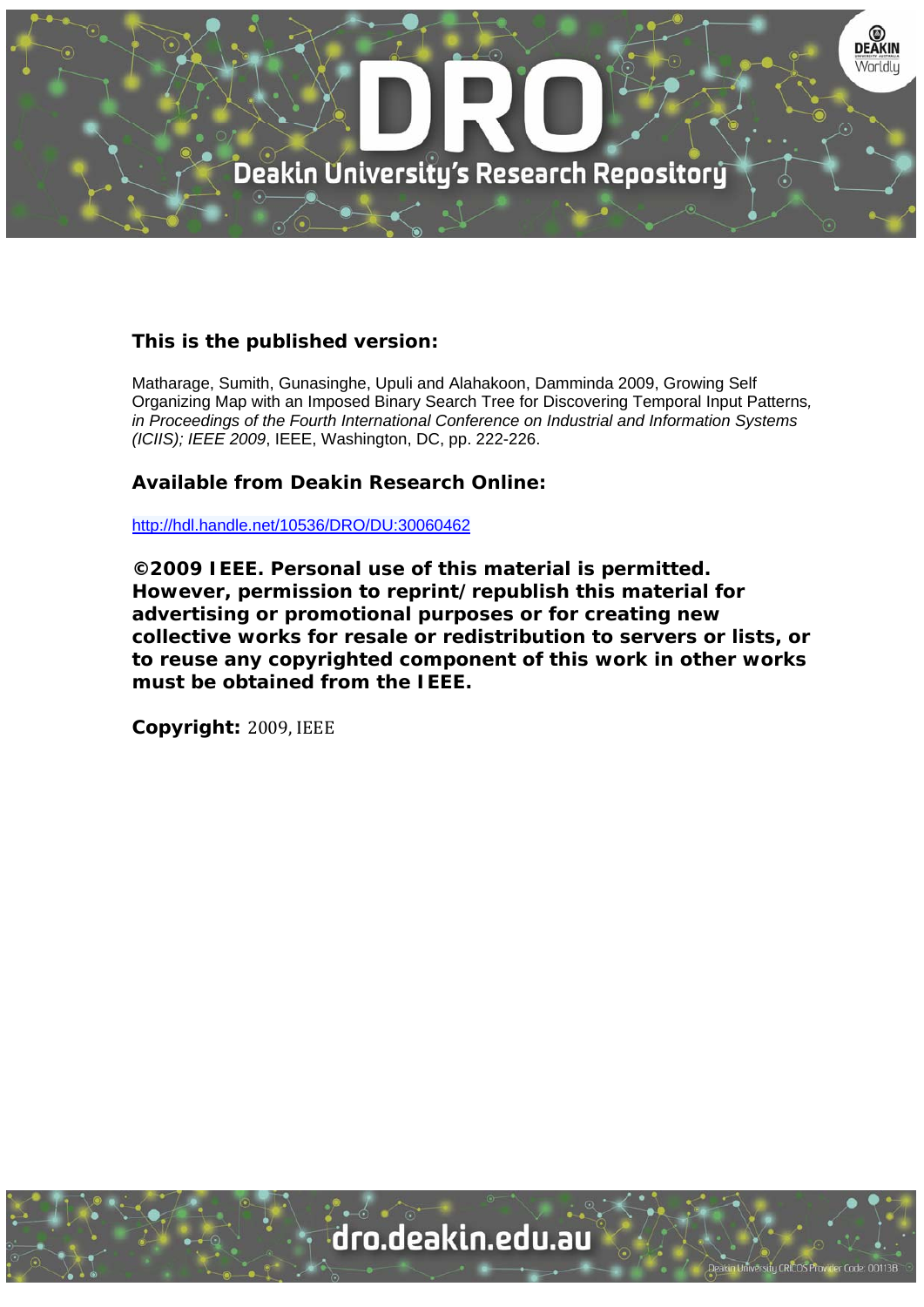# Growing Self Organizing Map with an Imposed Binary Search Tree for Discovering Temporal Input Patterns

Sumith Matharage<sup>1</sup>, Upuli Gunasinghe<sup>2</sup> and Damminda Alahakoon<sup>3</sup>

<sup>1,3</sup>Cognitive and Connectionist Systems Lab, Faculty of IT, Monash University and <sup>2</sup>Department of Computer Science and Engineering, University of Moratuwa<br>
<sup>1</sup>sumith.matharage@gmail.com, <sup>2</sup>upulipg@uom.lk and <sup>3</sup>Damminda.Alahakoon@infotech.monash.edu.au

*Abstract* **– In this paper the Binary Search Tree Imposed Growing Self Organizing Map (BSTGSOM) is presented as an extended version of the Growing Self Organizing Map (GSOM), which has proven advantages in knowledge discovery applications. A Binary Search Tree imposed on the GSOM is mainly used to investigate the dynamic perspectives of the GSOM based on the inputs and these generated temporal patterns are stored to further analyze the behavior of the GSOM based on the input sequence. Also, the performance advantages are discussed and compared with that of the original GSOM.** 

#### I. INTRODUCTION

The family of Self Organizing Maps (SOMs) was pioneered and built by Kohonen and it has been extended in numerous disciplines throughout the time. The Growing Self Organising Map [1] is a significant milestone in the SOM extensions and has addressed its main limitations, the preselection of the architecture and excessive training time requirement, of the original SOM. In addition, a method of controlling the growth of the map was introduced in the GSOM using a spread factor and this has resulted in data analysts' having more control over the map to carry out their analysis.

GSOM has been used in many different domains such as Bioinformatics and Text Mining with proven benefits, because of its capacity for large-scale data handling, speed of processing and hierarchical clustering. In addition, many different extensions of GSOM [2, 3, 4] have been developed enhancing the original algorithm. But, none of them have addressed the temporal organization of GSOM based on the current input, focusing only on the overall arrangement of the GSOM.

The Binary Search Tree Imposed Growing Self Organizing Map provides a set of temporal tree based organizations, representing an individual input, in addition to the overall map. A single tree arrangement is a snapshot of the GSOM based on its current input. It will represent the relationships of

the already created neurons in the network for the input to the network at the time that the snapshot is taken. The snapshot is a temporal arrangement specially focused on a particular input. So the temporal tree arrangements for each and every input are generated while training.

If this temporal behavior is analyzed, it represents the relationships of the already learnt knowledge to the new knowledge. It is well focused for the present input and arranged in a way that, the similar objects are closer to the new input and the distinct ones are further away from that. The GSOM only provides a global view of the map for all inputs with generalized relationships so that it caters to all inputs and presents them in a global manner. But the BSTGSOM provides temporal arrangements focused on the individual inputs, which are not available in any of the GSOM based algorithms, and would significantly contribute to knowledge discovery applications.

In addition, the BSTGSOM provides performance advantages over the original GSOM and its derivatives through reducing the number of calculations required for calculating the winning node. The imposed tree building can be used to find out the winner during the training and it will reduce the time to locate the winner. The performance analysis is discussed after the algorithm is presented.

The BSTGSOM algorithm, performance analysis, experiments and results and open problems are described in the next sections.

#### II. BSTGSOM ALGORITHM

The GSOM algorithm is modified to impose a Binary Search Tree. The method of finding the winner, neighborhood selection and weight adaptations are different from that of the GSOM and are discussed below.

The BSTGSOM also has the same three phases as in the GSOM, namely the initializing phase, the training phase and the smoothing phase. The algorithm is presented briefly here due to space limitation. All the terms and symbols used in this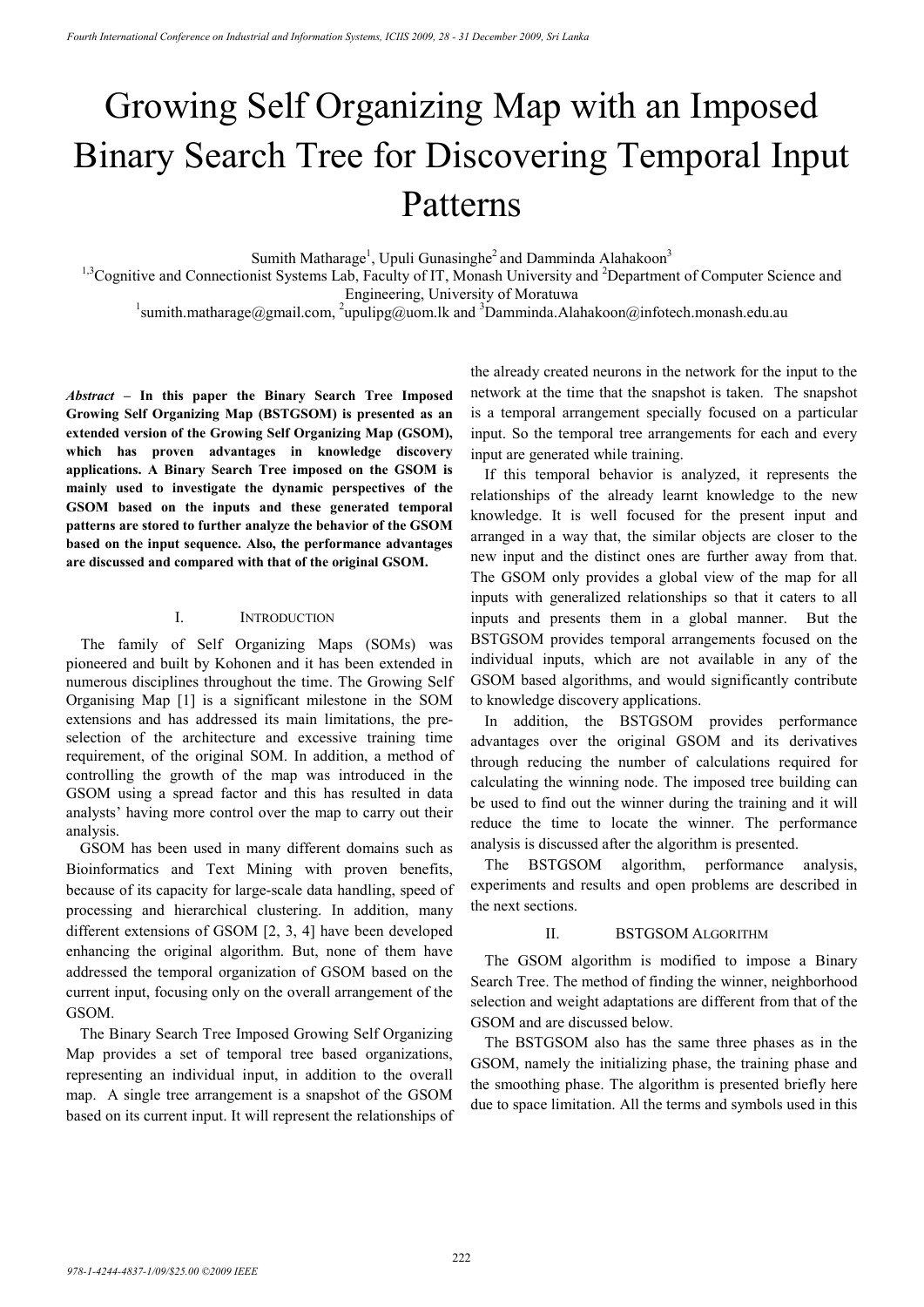paper have the same meanings as in the GSOM[1] if not mentioned explicitly.

#### *A. Initializing Phase*

Four node initializing is used, which is similar to that of the GSOM.

Initializing the growing threshold and highest error value is also similar to the GSOM. The growing threshold is calculated as given in equation (1).

$$
GT = -D * \ln (SF) \tag{1}
$$

where GT is the Growing Threshold, D is number of input dimensions and SF is the Spread Factor.

#### *B. Training Phase*

Inputs are presented to the network one after the other and the training is conducted for each input for a predefined number of iterations. The training algorithm differs slightly for the first iteration from the other iterations and this is explained in detail below.

## *1. In the first iteration*

The Euclidean difference between the first neuron and the input is calculated. A binary search tree is initialized with the first node as the root. The value of the node is the difference between the input and the neuron as given in equation (2)

$$
v = \sqrt{\sum_{j=1}^{Dim} (x_j - w_j)^2}
$$
 (2)

where  $v, x, w$  are values of the node, input vector and weight vector respectively. Dim is the number of dimensions of the input.

Then the differences between the input and the neurons will be calculated and the neurons will be added to the tree such that it preserves the binary search tree properties based on the input differences, moreover based on the value of the tree node.

At the end of the first iteration, the tree which includes all the neurons of the map will be generated and the wining neuron is the left most child of the tree based on the properties of the binary search tree.

The weights of the winner and its neighborhood are updated as given in equation (3). Detailed neighborhood selection is described later.

$$
w_j(k+1) = \begin{cases} w_j(k), j \notin N_{k+1} \\ w_j(k) + LR(k) * (x_k - w_j(k)), j \in N_{k+1} \end{cases}
$$
(3)

 $w_i(k)$  and  $w_i(k + 1)$  are weights vectors of the node j before and after the adaptation, and  $N_{k+1}$  is the neighborhood of the winning neuron at  $(k+1)$ <sup>th</sup> iteration, LR(k), k $\in N_{k+1}$  is a sequence of positive parameters converging to zero as  $k \rightarrow$  $\alpha$ .

The error value of the winner is updated similar to that of the GSOM as given in equation (4).

$$
E_i(t+1) = E_i(t) + \sqrt{\sum_{j=1}^{Dim} (x_j - w_j)^2}
$$
 (4)

 $E_i(t)$  and  $E_i(t+1)$ are errors of the neuron *i* before and after the error updating. *x, w* are input and weight vectors and *Dim* is the Dimension.

Finally the highest accumulated error value in the network is updated. If the highest error value exceeds the growing threshold, new nodes are generated or the error is distributed within the immediate neighborhood of the highest error neuron based on whether it is a boundary node in the network.

#### *2. In the second iteration and onwards*

The difference to the input is only calculated for the neurons that are within the neighborhood of the winner node of the previous iteration and those nodes will be rearranged in the tree, based on the newly calculated differences. The arrangements will be done such that it preserves the binary search tree properties making the left most children become the winner.

The weights of the winner and its neighbors are updated. The error value of the winner and the highest accumulated error are also updated. If the highest error value exceeds the growing threshold new nodes will be generated or the error will be distributed among the neighbors of the highest error node.

#### *C. Smoothing Phase.*

The tree generation mechanism is very much similar to that of the Training Phase. The only difference is that there will be no new neurons added during the smoothing phase.

The training and smoothing phases should be repeated for each input in the input set.

#### *D. Neighborhood Selection*

The neighborhood is selected based on the tree arrangement of the neurons. Some of the tree based SOM variations [5, 6] have used similar neighborhood selection mechanisms. Distance between the two adjacent neurons will be used as the basic unit when calculating the distance. In detail, the distance between the two neurons is defined as the number of connections that contains in the shortest path that connects the two neurons.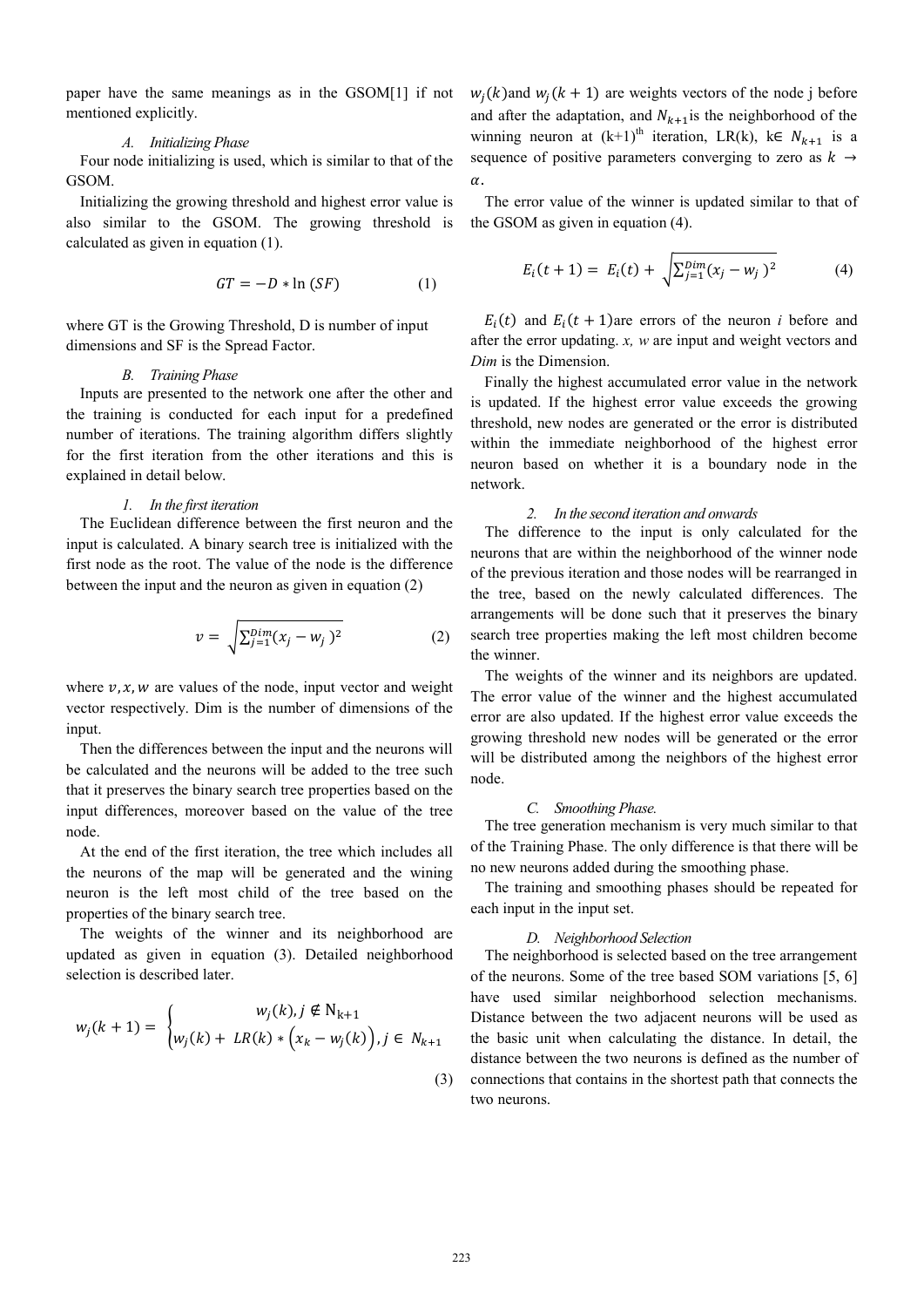The neighborhood is specified using the neighborhood radius, which is defined as the maximum path length between the two nodes. So, all the nodes that lie in a distance less than the radius are considered to be in the neighborhood. In another words, the set of nodes that lie in a distance less than or equal to the radius is considered as the neighborhood of a given node. The following diagram illustrates the new neighborhood concept.



Fig. 1. Neighborhood of 3 of the selected (black) node. Neighborhood nodes with neighborhood of 1, neighborhood of 2 and neighborhood of 3 have highlighted with different gray level colors.

## *E. Weight Updating of the Newly Created Neurons*

New nodes are created in the same manner as in the GSOM. The only change is, the weights of new nodes will be updated so that it will be closer to the winning neuron in the imposed tree not in the physical locations in the map. The weight initializing mechanism can be described as follows.

Case 1 - If only one node is added, it will be initialized so that it will become the left child of the highest error neuron. If the highest error neuron has a left child, weight of the new node is initialized as the middle value of the highest error neuron and its left child.



Fig. 2. New node weight initialization when there is no left child for the highest error neuron

If highest error neuron is a leaf node, weight of the new node = w1- Abs (w2-w1), w1 is the weight of the winner and w2 is weight of its parent.

Case 2 - If there are 2 nodes, nodes will be initialized as left and right Children. Weight of the new node is initialized in a similar manner to the case 1, based on whether the highest error neuron has left or right child nodes.



Fig. 3. New node weight initialization when highest error neuron has a left child

Case 3 - If there are 3 nodes, nodes will be initialized as left child, right child and its parent. All the nodes are initialized similar to case 1 and case 2. The parent's weight value is always equal to the average value of the highest error neuron's weight and its parent's weight.



Fig. 4. New node weight initialization for case 3, when the highest error neuron is a leaf node

#### III. PERFORMANCE ANALYSIS

When considering the complexity of the algorithms, the major performance drawback in GSOM is the process of finding the winning neuron. It involves computing the difference between the input and neurons for every input in each iteration. Simply the total number of difference calculations is equal to the number of iterations multiplied by the number of inputs. As the GSOM grows, the numbers of nodes in the map increases. Also, when the input set is large, to get finer clusters it needs to have a higher number of iterations, making it computationally expensive.

But in the BSTGSOM, the new way of calculating the winning node reduces the number of calculations needed to find the winning neuron. Since calculations are based on the binary search tree arrangement it involves comparing only the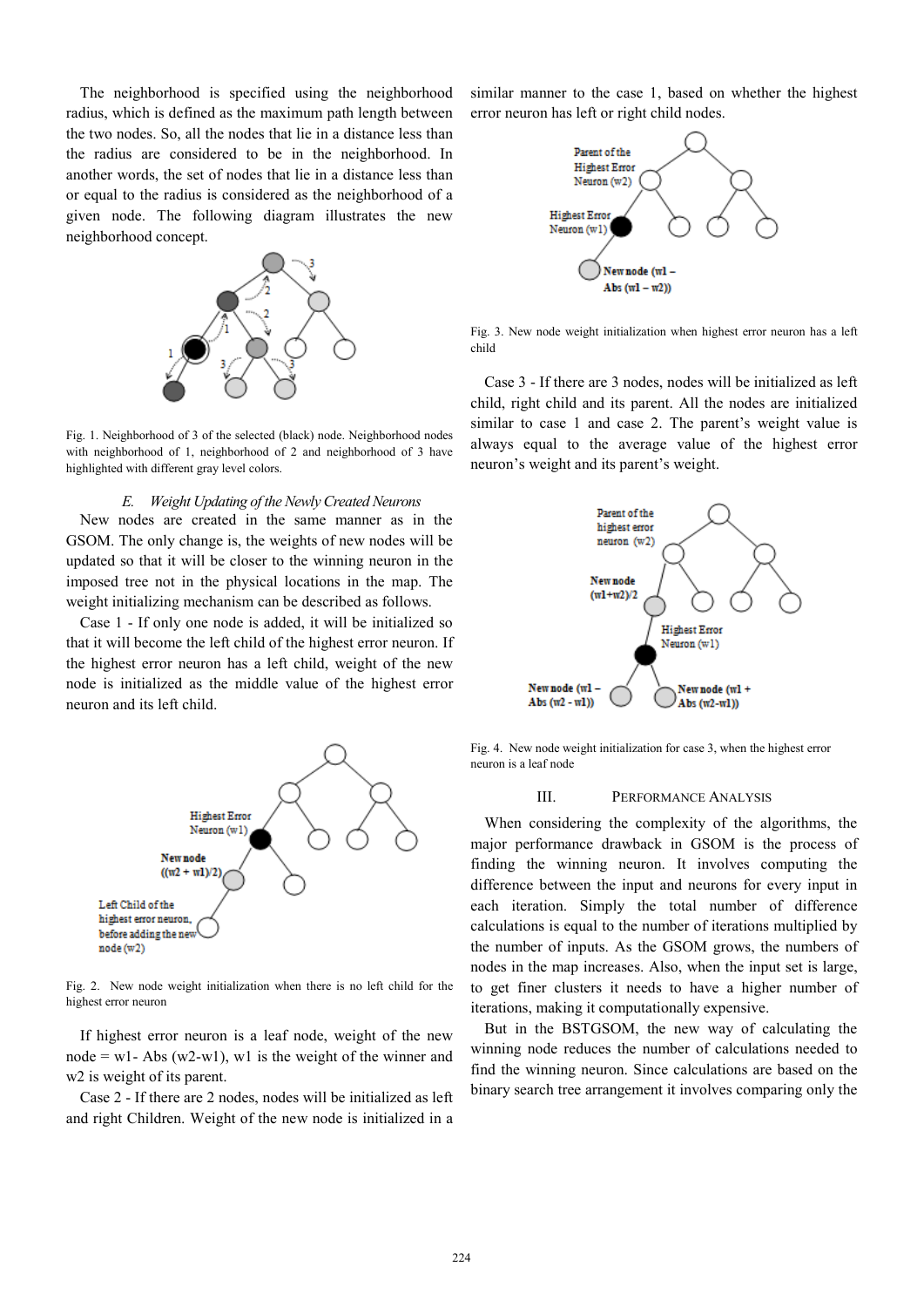neurons in the winner's neighborhood in the following iterations, giving a significant performance improvement.

Experiments were done based on both the algorithms and they have shown that BSTGSOM is much faster than the GSOM.

# IV. EXPERIMENTAL RESULTS

Experiments were done on a basic zoo data set. Since this is a new algorithm, this small data set was used to demonstrate the functionality of the algorithm. The zoo data set is very useful to demonstrate a clustering algorithm. The results from the BSTGSOM for the zoo data set under different spread factors are illustrated in figure 5 and figure 6.



Fig. 5. BSTGSOM for the zoo data set with  $SF = 0.8$ 

Figure 7 demonstrates the functionality of the BST model using the zoo data. It can be seen that with each new input the existing map readjusts itself, to match the new input, while maintaining the inter cluster relationships.

# V. CONCLUSION AND OPEN PROBLEMS

The new algorithm presented in this paper extends one of the key advantages of the popular SOM algorithm. One of the main reasons for the popularity of the SOM is that it not only clusters a data set but provides a mapping of the data which is



Fig.. 6. BSTGSOM for the zoo data set with  $SF = 0.1$ 

a two dimensional representation of the neighborhood relationships among the data. As such the clusters with similar or 'close' features will be near to each other and vice versa. This characteristic has made the SOM a popular data visualization technique. The proposed algorithm is based on the structure adapting (dynamic structure) SOM called the GSOM and has further extended the GSOM with a dynamic, adaptive cluster visualization ability. Once the map is trained, it does not become a static structure (as with the traditional SOM), but provides the user with a new structure for each new input, which shows the positioning of the existing clusters in comparison to the new input. The important characteristic in the model is that all the clusters are repositioned according to their relationship to the new input,